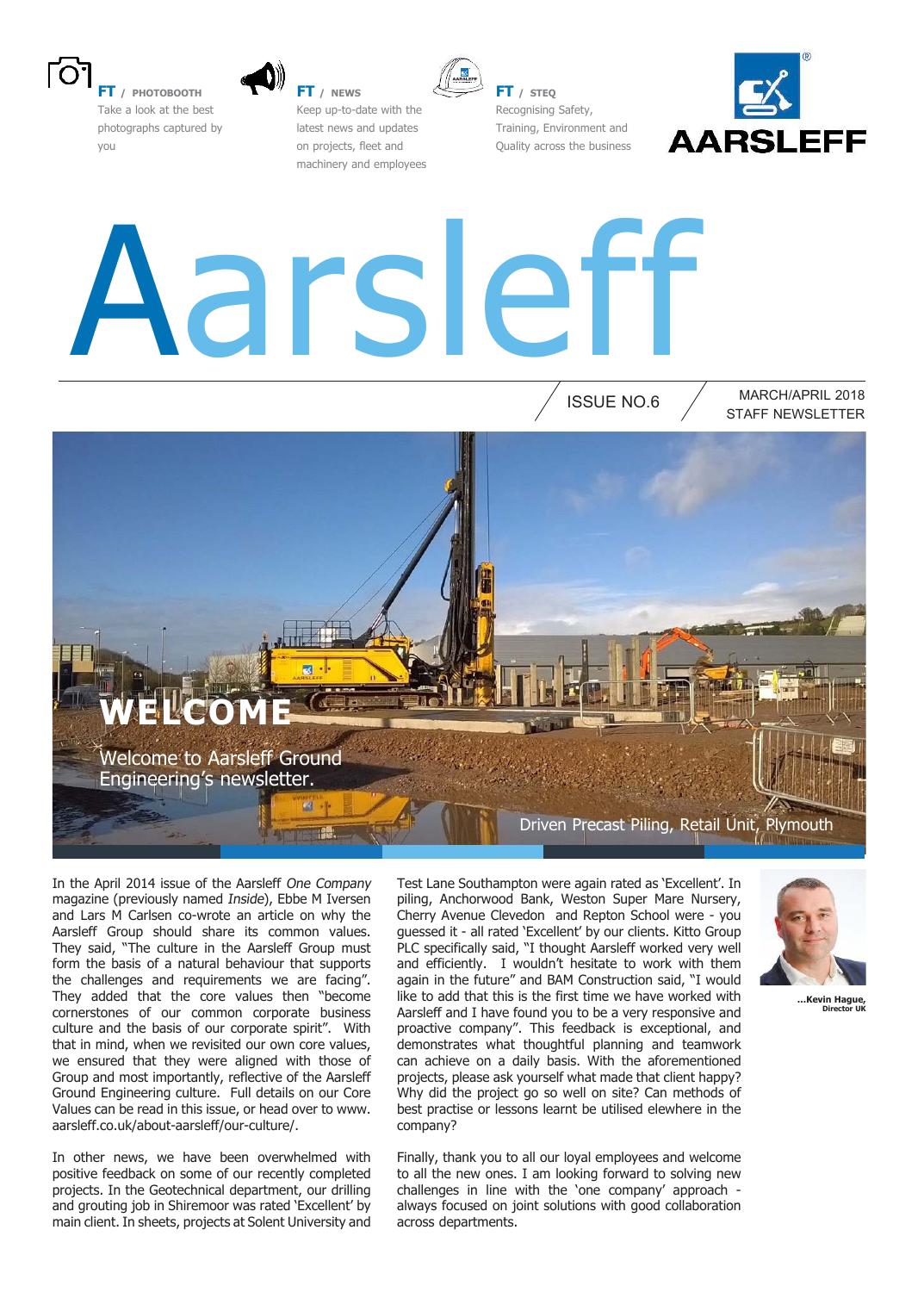

## Photobooth

Every issue we ask you to send in your Aarsleff pictures on-site or at home and the best of these are then published in here. If you'd like to be featured, grab your camera and get snapping!

#### **Send your best photos to:** jessicabanham@aarsleff.co.uk





Plant Department, From Left to Right - Callum, Steve, Luke, David, Graham, Karl, Adam - Jessica Banham





Louth Resi-development - Phillip Hall



Marsh Mill Retail Unit, Plymouth - Richard Judd Isaac and 'Dad' aka Jonathan Greener visit Site and drilling rigs

#### **WORK HARD & REST WELL**

Remember that when we work hard, we need to remember to rest well too. Spend downtime doing things you actually want to. It's easy to let your business define you and to take business failures incredibly personally, find something meaningful to you outside of your business that will allow you to keep perspective. We're all human, we all get overwhelmed, we all need rest... it gives us the breathing space we need to turn negativity into positivity.



#### **FLEET UPDATE**

We have just completed the 6th Junttan Hammer overhaul on our fleet. This includes new rams, guide claws and plastics spacers. With the rest of the fleet being programmed later in the year. Our next project once this has been completed will be to fit new instrumentation to all the driven fleet. On the Geo side, we have just modified a power pack to run the mixing plant, this will allow us to use one power pack to run 4 applications instead of previously having to hire 3 separate power pack units, and we have just fitted a new slew ring to the Commacchio.



#### **CHARITY CORNER**

Our selected charity for January, February and March is the Newark Dementia Caring Group. By dressing down on the last Friday of the month, staff are helping to support a local organisation commited to helping those affected by dementia and other memory loss conditions. Their aims are to reduce social isolation by coming together to share experiences, challenges and to help effect social change. If there is a charity you would like Aarsleff to support, please get in touch.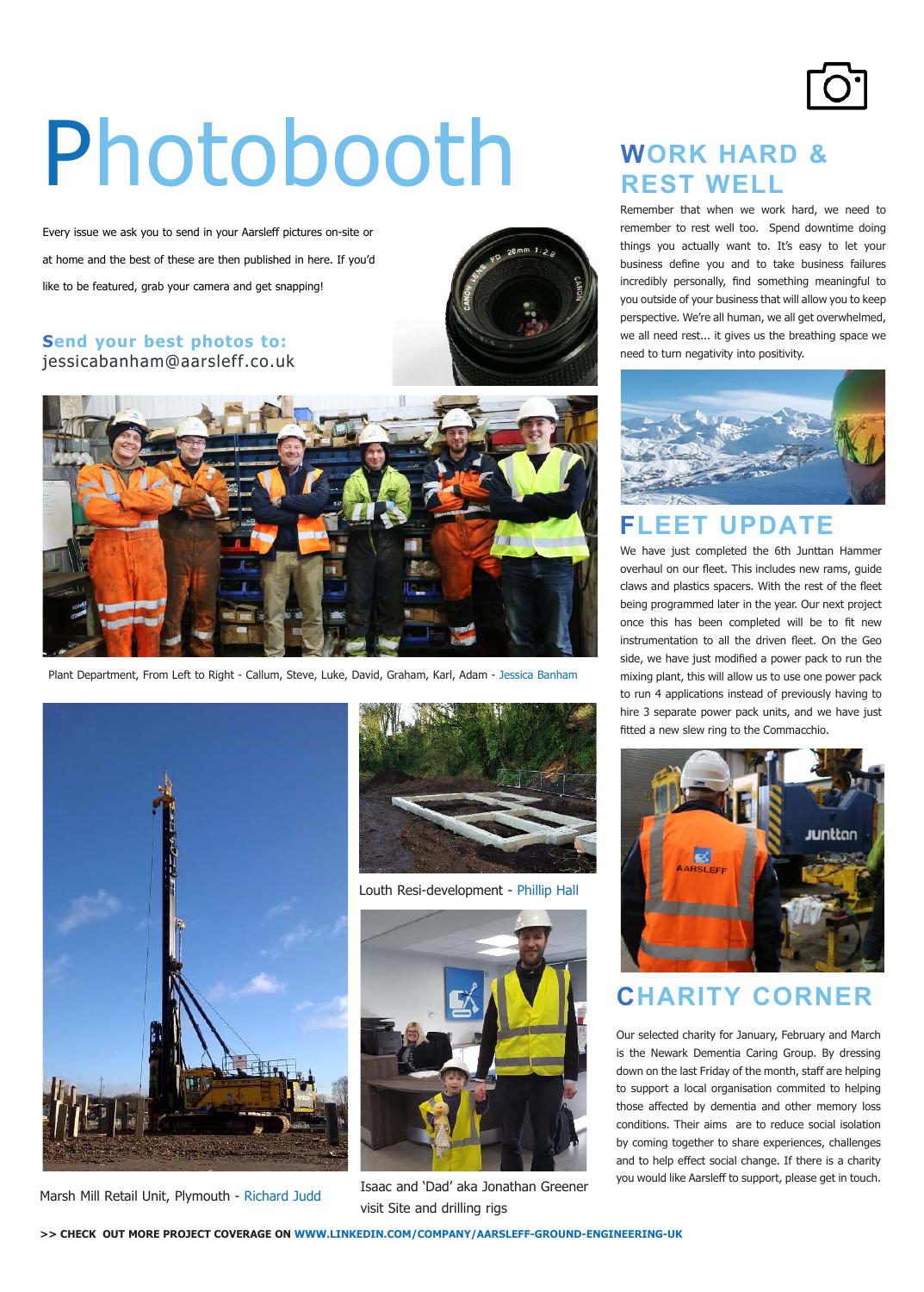

## STEQ Space



**... Robert Speakman, STEQ Manager**

#### **SAFETY. TRAINING ENVIRONMENT QUALITY**

January was a good month in terms of Health and Safety Performance – only one minor accident – so very nearly a clean sheet. February has been equally good, however we have had a serious near miss at our ground beam factory in Tuxford. During a lift of a 8m long 4t ground beam using two nylon lifting slings, one of the sling cut through on the sharp edge of the concrete, causing the beam to fall 1.5m to the floor. Luckily, no one was injured. The investigation is being finalised and an operatives de-brief/consultation session was held on 23rd Feb with the factory personnel. This is a reminder that whilst we may have good spells of performance, the potential is ever present in all our factory and site activities. The root cause of this incident was related to 'controlling change' – the beam had been cast without the standard lifting points. We should all be mindful of change. 'IF IN DOUBT STOP WORK & SEEK ADVICE' – change is often where we don't do the right thing, "cracking on" and getting the job done, improvising, or innovating. Please take 5 minutes to think about what has changed and how can we safely manage that change, speak to others, wait for equipment etc. **No task is that critical it cannot wait to be carried out safely.** 

Work continues behind the scenes on revitalising our Integrated Management System – everyday documents are being collected and placed into a standard and consistent format which will, when finalised, be easy to find and use. The aim being to deliver our activities in a structured and consistent way, ensuring health, safety, quality, environment and production leading to happy clients, repeat business and increased profitability. Please take part in this project if and when you are approached.

As part of our ongoing review of work equipment, we are revisiting boots, wellingtons and clothing- as always we strive to provide the best for the hazards we encounter and do try to react when we receive feedback.

Safety Observation numbers are increasing, which is good. The more issues we are aware of the more we can aim to fix. Feedback communications are being prepared for issue, as this is important to close the loop. Please continue or start to complete these cards. They do work and things will get better.

We all have to take 'Responsibility'. 'Trust' in each other and realise our core values 'Life and Health'.

## AarSTAR of the month

The 'Star of the Month' feature is to celebrate members of our company who have gone above and beyond expectations and deserve to be recognised and thanked for their achievements. They may have shown great leadership skills for example, or simply worked hard to achieve exceptional results. This month we would like to congratulate ...



## Colin Derby

**" " I have nominated Colin because of his input on site regarding safety and planning of the works during challenging times, especially at The Dome and at Avonmouth where he was supervising both Lidl and Plot 4. Colin is always a positive member and contributor to the Worksafe Committee, putting forward issues for attention. These have ranged from the development of forms used on site to safety issues regarding working at height and welfare.** 

**…Simon Jackson, STEQ Supervisor**

If you would like to commend a member of staff for our next newsletter please send through your nomination and the reasons why to jessicabanham@aarsleff.co.uk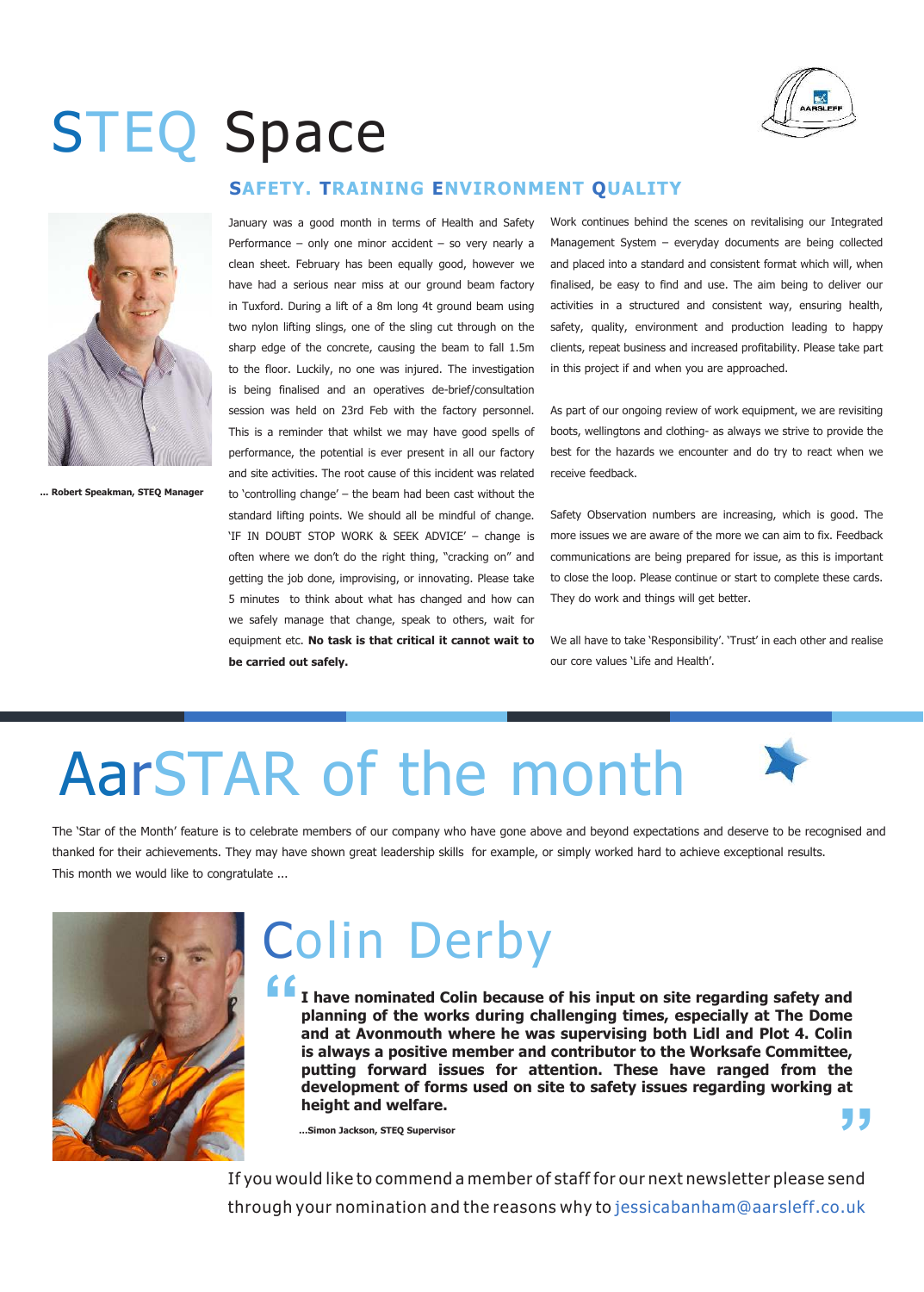## What are Aarsleff's Core Values?



Clearly defined core values are at the centre of a healthy company culture. That's why we're proud to have our core values newly displayed in our head ofice. It is by living our values that we create an environment we can all be proud of and thrive in together.

#### Life & Health

Protection of human life is of the highest importance to us. The safety and wellbeing of our employees, business partners and users of the facilities erected by our company is our highest priority.

#### Trust

We are open and transparent in all our dealings, building a reputation for being trustworthy, providing timely, accessible and appropriate information and keeping our people and clients well informed.

#### **Responsibility**

Corporate Social Responsibility and Sustainable Development play an integral role in our business operations. We take into consideration the impact of our operations on the business environment, natural environment and society and believe that a responsible approach to developing relationships between companies and charitable organisations, both global and local, is a vital part of delivering business success.

## ERP is coming.

brought forward and we envisage its roll out to the UK to take place following the roll out in Sweden which starts later **...Heather Jones,** this year. This is forward warning of this change which will happen and will affect every part of our work, there will be no **Business and HR Manager** What is ERP? - it stands for Enterprise Resource Planning and our parent company Per Aarsleff A/S have been using this IT system for some time to draw together all sections of the business from Accounts to Plant and Operations. It covers all aspects of accounting, asset management, purchasing, stock, day to day capture of information from site, employee management/payroll to name but a few. All required and used for improved reporting, procedure alignment and necessary for strategic growth across our Group. The Danish IT team have been working on the project for sometime and we have been helping them with how we operate here in the UK so that we can become part of this valuable Ground Engineering Group-wide system. Our sister company in Poland has been the first in line to implement ERP and the accounting section was installed in January and is being swiftly followed by the install of the operations system. We had been in line to receive our installation of Group wide ERP in final quarter of 2020. This programme has however, been opportunity to remain with any of our current systems so I urge you to welcome this valuable IT tool which will facilitate ease of recording, despatching and analysis of key data related to all of our business activities. We know when it comes and preparing for it will be a challenge but this is essential and temporary 'pain' during the change will result in long-term benefits for all our roles and continued growth.



## **8 Network**

This year we have some changes coming to our systems, that will change the way you access company data. We will likely be using Microsoft's Sharepoint system to do this. Sharepoint offers the ability to access files and information from any device at any time and will be accessed through our Microsoft Portal. While we have not yet rolled out Sharepoint you can Log on to our Portal and access the other online services such as Email, by going to the following web location:

#### portal.microsoft.com

Log in using your company email address and password and give it a try. **...Simon Pick, IT & Network Supervisor**

### On the Road...



On behalf of construction firm, Eurovia Contracting North, Aarsleff worked on the embankment opposite the A153 overbridge and the railway bridge, installing 413 No steel sheet piles to form a retaining wall, as part of the Bypass Embankment Scheme. We also gave the piles a painted finish to prolong the life of the steel. This large-scale preventative maintenance scheme will protect the bank from slippage and further deterioration over coming years.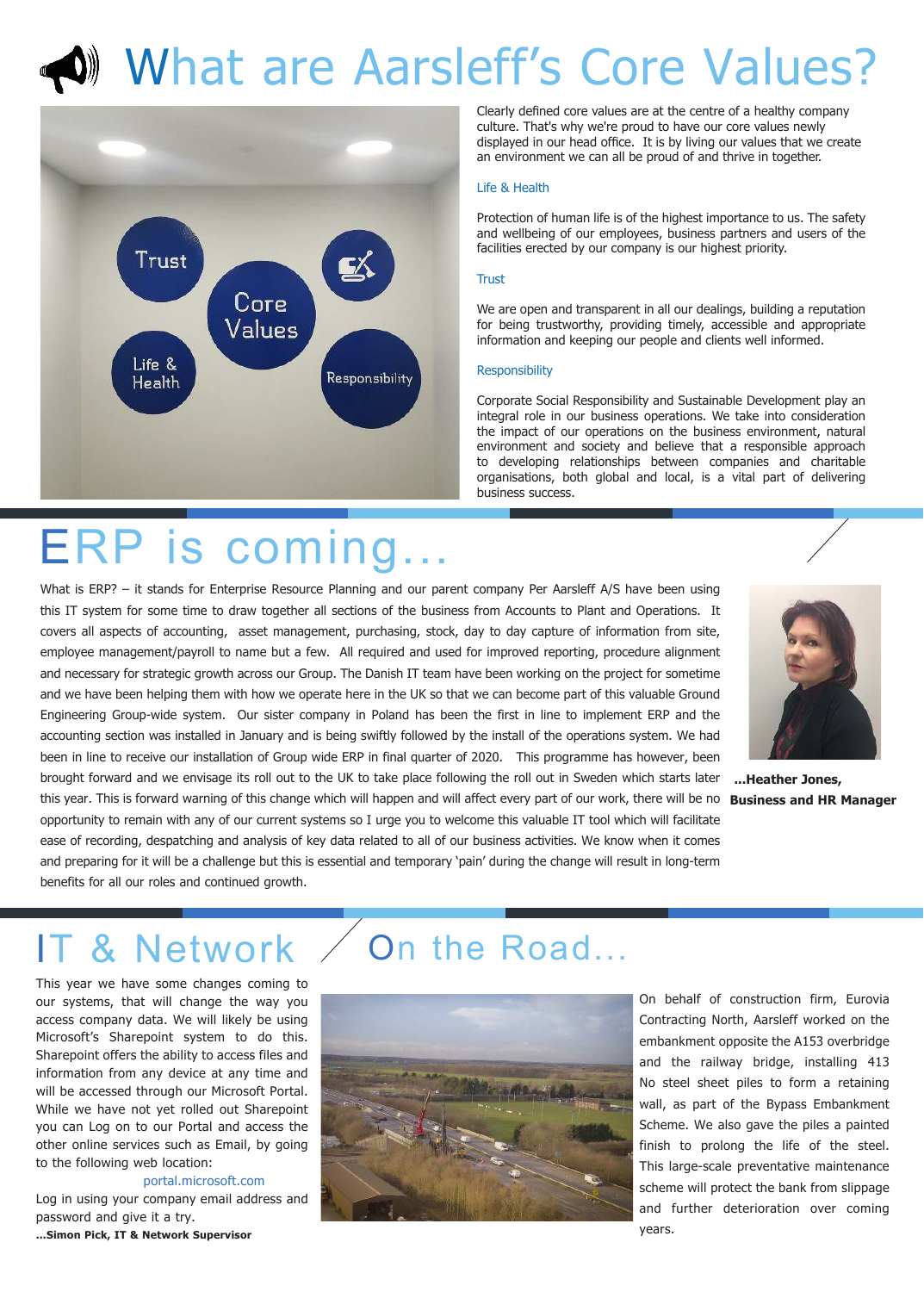

## Spotlight on Plant

**Breakdown** - a specific type of failure, where an item of plant or equipment is completely unable to function. **Planned Maintenance** - any maintenance activity for which a pre-determined job procedure has been documented, for which all labour, materials, tools, and equipment required to carry out the task have been estimated, and their availability assured before commencement of the task.

Where do I start? A lot has happened over the last 12 months since I joined Aarsleff, with both staff leaving and new and old members re-joining. Combine this with all the new additional plant we have inherited, either by acquisitions or shipped over from our partners in Europe, and our fleet has grown exponentially. From 16 piling rigs to over 37 rigs, not including the numerous other types of equipment that accompany these. It has been a challenge for myself and the team to learn the new techniques, as well as provide all our sites with the cover they need and expect. That said, we have embarked on a full and robust refurbishment program that has seen all but 2 precast

piling rigs in the workshop receiving full overhauls. We are also well over halfway through the Junttan hammer overhaul program and will be continuing this well into the new year. One of my first jobs was to steady the ship and try and turn Aarsleff's plant department from being a reactive work force to a pre-planned plant department. We have made great strides on this, and with a new Group wide planned maintenance software program being installed in early January 2018 we will be able to continue to work hard at identifying and eradicating the niggly faults that cause us delays. We cannot sit still and rest on our laurels so we are currently identifying the next priority for the precast side, which is the instrumentation and cameras. We are fully aware that this has been poor in the past and we want to make sure that whatever we decide to fit is both robust and future proof. Our knowledge on the Geo side has increased and as with the bigger piling rigs we are working through each rig making sure they are both fit for task and reliable. We are also working closely with STEQ to make sure that we are covered both legally and practically for guarding on these rigs and as with any multi use machine this has been a challenge for all to try and get a one fit solution.



**...Stephen Wilkinson, UK Group Plant Manager** 

Meet the Plant Team Luke Hemingway - Fitter supervisor Karl Martin - Fitter Graham Parkin - Fitter Ralph Craven - Fitter Paul Watford - Welder / Fabricator David Reid - Apprentice Fitter Adam Whitworth - Storeman

**" "** We have embarked on a full and robust refurbishment program that has seen all but 2 precast piling rigs in the workshop receiving full overhauls.

## Giken is go

We have utised our new Giken ECO 700S machine at Grovehill Depot in Beverley for the first time! On behalf of main contractor, North Midland Construction/Building Ltd, we are currently onsite installing 155 No. steel sheet piles to form a retaining wall approximately 108 l/m for maximum retained height. Owing to the challenging site conditions, and wanting to deliver a safe and successful installation process, we suggested a Movax unit mounted on a long reach excavator be employed. The limited working room, poor state of repair of

the access, and the bank slippage demonstrated to Aarsleff's sheet piling department that it is not practical for a mobile crane to traverse, nor provide a realistic radius for lifting. By utilising the long reach, we hope to ensure increased manoeuvrability and lower bearing pressures, all at a safe distance from the embankment, allowing our site team to work from behind the press unit where previously installed piles have increased the stability of the embankment wall. The Movax will allow us to safely and eficiently install and extract the necessary temporary reaction piles for the Giken press.

**f** We installed 155 No. steel sheet piles with the Giken Silent Piler Giken Silent Piler **"**



**Giken Silent Piler ECO 700S**